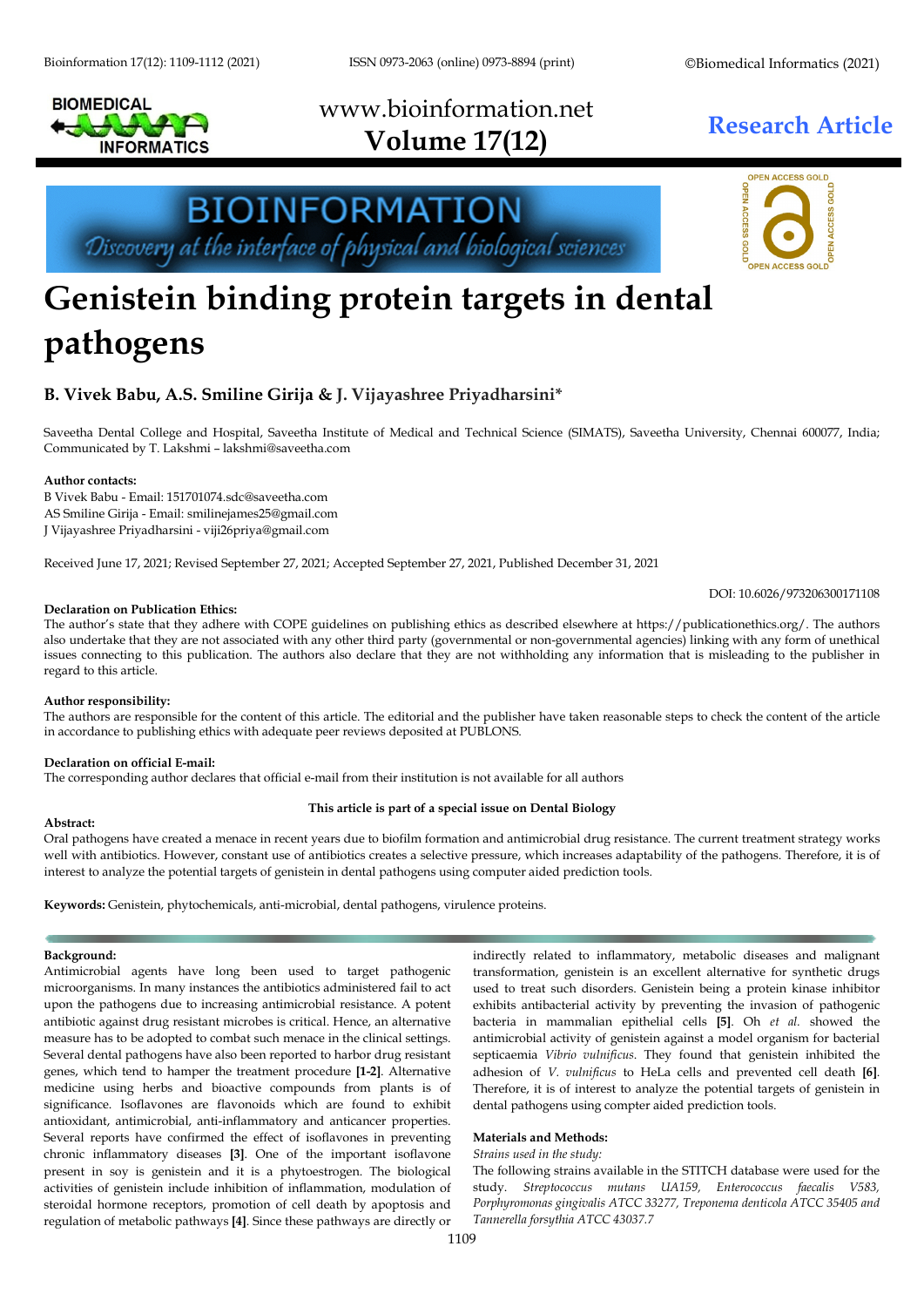#### *Analysing protein interaction network:*

STITCH is an exhaustive pipeline used for predicting the interactions between chemicals and proteins. The interactions are of two types (a) direct or physical and (b) indirect or functional associations which arise from data accumulated in the primary databases. The repertoire of proteins interacting with *Porphyromonas gingivalis*, *Treponema denticola* and *Tannerella forsythia* were used for predicting virulence **[7]**. The FASTA format of protein sequences was retrieved from the National Centre for Biotechnology Information (NCBI) **[8]**.

#### *Prediction of functional class of interacting proteins:*

VICMpred server is used for the classification of pathogenic microbial proteins into four major classes namely, virulence factors, information and storage processing, cellular process and metabolism. The principal virulence factors such as adhesins, toxins and haemolytic molecules are identified using the support vector machine (SVM) algorithm, which classifies proteins based on their amino acid composition and sequence pattern **[9]**.

#### *Prediction of virulence properties of interacting protein:*

The identification of virulent bacterial protein targeted by a drug or phytocompound helps in substantiating the antimicrobial activity of the compound. VirulentPred is a yet another SVM based method, used for automated prediction of virulent proteins based on the sequences (bioinfo.icgeb.res.in/virulent). The scores with positive predicted values are more often categorised into virulent protein and those with negative predicted values are categorised as avirulent proteins **[10]**.

#### *Prediction of B-cell epitopes in the virulence proteins:*

Epitopes are small regions on the antigens recognized by antibodies. Identification of B-cell epitopes on the virulence proteins identified adds advantage to the phyto compound selected. BepiPred 2.0 server was used to identify the peptide epitopes on the virulent proteins. The peptide molecules, which scored above a threshold greater than 0.5 are predicted to be part of the epitope and are, colored yellow in Figure 2 **[11-12].**

#### *Prediction of sub-cellular localization of proteins:*

The identification of the subcellular localization of virulence proteins is of prime importance as the efficiency of the compound lies in target identification. Cell surface proteins are readily targeted, whilst, the cytoplasmic or nuclear proteins need proper drug delivery systems to target the protein of interest. Hence, PSORTb V.3.0 was used for identification of sub-cellular location of virulence proteins **[12].**

**Table 1:** List of proteins of common dental pathogens, which interacts with genistein

| Organism                     | Identifier      | Proteins which interacts with geinstin                       | <b>VICMPred</b><br>Functional | Virulent  | VirulentPred |
|------------------------------|-----------------|--------------------------------------------------------------|-------------------------------|-----------|--------------|
|                              |                 |                                                              | Class                         | Pred      | <b>Score</b> |
| <b>Enterococcus faecalis</b> | EF_1311         | Hypothetical protein EF_1311                                 | Metabolism                    | Avirulent | $-1.058$     |
|                              | EF_3120         | Serine/threonine protein kinase                              | Virulent protein              | Avirulent | $-0.28$      |
|                              | EF_0841         | Hypothetical protein EF_0841                                 | Information and storage       | Avirulent | $-1.033$     |
|                              | pyrA            | Carbamoyl phosphate synthase small subunit                   | Cellular process              | Avirulent | $-1.056$     |
|                              | pyrB            | Aspartate transcarbamoylase                                  | Cellular process              | Avirulent | $-1.037$     |
|                              | gyrA            | DNA gyrase subunit A                                         | Cellular process              | Avirulent | $-1.009$     |
|                              | gyrB            | DNA gyrase subunit B                                         | Cellular process              | Avirulent | $-1.041$     |
|                              | parC            | DNA topoisomerase IV subunit A                               | Metabolism                    | Avirulent | $-1.021$     |
|                              | parE            | DNA topoisomerase IV subunit B                               | Metabolism                    | Avirulent | $-1.039$     |
| Porphyromonas<br>gingivalis  | PGN_1449        | Inosine-5'-monophosphate dehydrogenase                       | Metabolism                    | Virulent  | 1.1379       |
|                              | PGN_1443        | Carbamoyl-phosphate synthase large subunit                   | Virulence factor              | Avirulent | $-1.021$     |
|                              | PGN_0387        | Putative O-methyltransferase                                 | Metabolism                    | Avirulent | $-0.924$     |
|                              | PGN_0472        | DNA topoisomerase IV A subunit                               | Metabolism                    | Avirulent | $-0.988$     |
|                              | PGN_1594        | DNA topoisomerase IV B subunit                               | Virulence factor              | Avirulent | $-0.929$     |
|                              | gyrA            | DNA gyrase subunit A                                         | Metabolism                    | Avirulent | $-0.999$     |
|                              | gyrB            | DNA gyrase subunit B                                         | Cellular process              | Avirulent | $-1.034$     |
|                              | carA            | Carbamoyl-phosphate synthase small chain                     | Cellular process              | Avirulent | $-1.088$     |
|                              | pyrB            | Aspartate carbamoyltransferase.                              | Cellular process              | Virulent  | 0.749        |
|                              | hisS            | Histidyl-tRNA synthetase                                     | Metabolism                    | Avirulent | $-1.067$     |
| Streptococcus mutans         | glmS            | Glutamine--fructose-6-phosphate aminotransferase             | Metabolism                    | Avirulent | $-1.044$     |
|                              | carA            | Carbamoyl-phosphate synthase small chain                     | Information and storage       | Avirulent | $-1.028$     |
|                              | carB            | Carbamoyl-phosphate synthase large chain                     | Virulence factor              | Avirulent | $-1.008$     |
|                              | pknB            | Serine/threonine protein kinase                              | Metabolism                    | Virulent  | 0.912        |
|                              | pyrB            | Aspartate carbamoyltransferase                               | Cellular process              | Avirulent | $-1.009$     |
|                              | hisS            | Histidine--tRNA ligase                                       | Cellular process              | Avirulent | $-0.88$      |
|                              | parC            | DNA topoisomerase IV subunit A                               | Metabolism                    | Avirulent | $-1.015$     |
|                              | parE            | DNA topoisomerase IV subunit B                               | Metabolism                    | Avirulent | $-1.012$     |
|                              | gyrA            | DNA gyrase subunit A                                         | Cellular process              | Avirulent | $-1.01$      |
|                              | gyrB            | DNA gyrase subunit B                                         | Metabolism                    | Avirulent | $-1.001$     |
| Treponema denticola          | TDE_2693        | Ankyrin repeat protein                                       | Cellular process              | Avirulent | $-0.4$       |
|                              | <b>TDE_2450</b> | Ankyrin repeat protein                                       | Metabolism                    | Avirulent | $-1.057$     |
|                              | TDE_2245        | Topoisomerase IV, B subunit, putative                        | Virulence factor              | Avirulent | $-1.006$     |
|                              | TDE_2118        | Topoisomerase IV, A subunit, putative                        | Metabolism                    | Avirulent | $-1.029$     |
|                              | TDE 0492        | Sensor histidine kinase/response regulator                   | Metabolism                    | Virulent  | 1.134        |
|                              | pyrB            | Asparate carbamoyltransferase                                | Cellular process              | Avirulent | $-1.051$     |
|                              | guaB            | Inosine 5-monophosphate dehydrogenase                        | Cellular process              | Avirulent | $-0.789$     |
|                              | hisS            | Histidyl-tRNA synthetase                                     | Metabolism                    | Avirulent | $-1.015$     |
|                              | gyrA            | DNA gyrase subunit A                                         | Virulence factor              | Avirulent | $-1.023$     |
|                              | gyrB            | DNA gyrase subunit B                                         | Virulence factor              | Avirulent | $-1.021$     |
| Tannerella forsythia         | BFO_2044        | Inosine-5-monophosphate dehydrogenase                        | Metabolism                    | Avirulent | $-1.053$     |
|                              | BFO_2981        | Kinase domain protein                                        | Metabolism                    | Avirulent | $-0.907$     |
|                              | BFO_2007        | ATPase/histidine kinase/DNA gyrase B/HSP90 domain<br>protein | Virulence factor              | Avirulent | $-0.172$     |
|                              | BFO_0740        | DNA topoisomerase IV subunit A                               | Metabolism                    | Avirulent | $-1.004$     |
|                              | BFO_1082        | Putative DNA gyrase, B subunit                               | Metabolism                    | Avirulent | $-0.997$     |
|                              | carB            | Carbamoyl-phosphate synthase large chain                     | Virulence factor              | Avirulent | $-1.008$     |
|                              | pyrB            | Aspartate carbamoyltransferase catalytic chain               | Cellular process              | Virulent  | 0.904        |
|                              | gyrA            | DNA gyrase subunit A                                         | Cellular process              | Avirulent | $-1.008$     |
|                              | gyrB            | DNA gyrase subunit B                                         | Metabolism                    | Avirulent | $-0.985$     |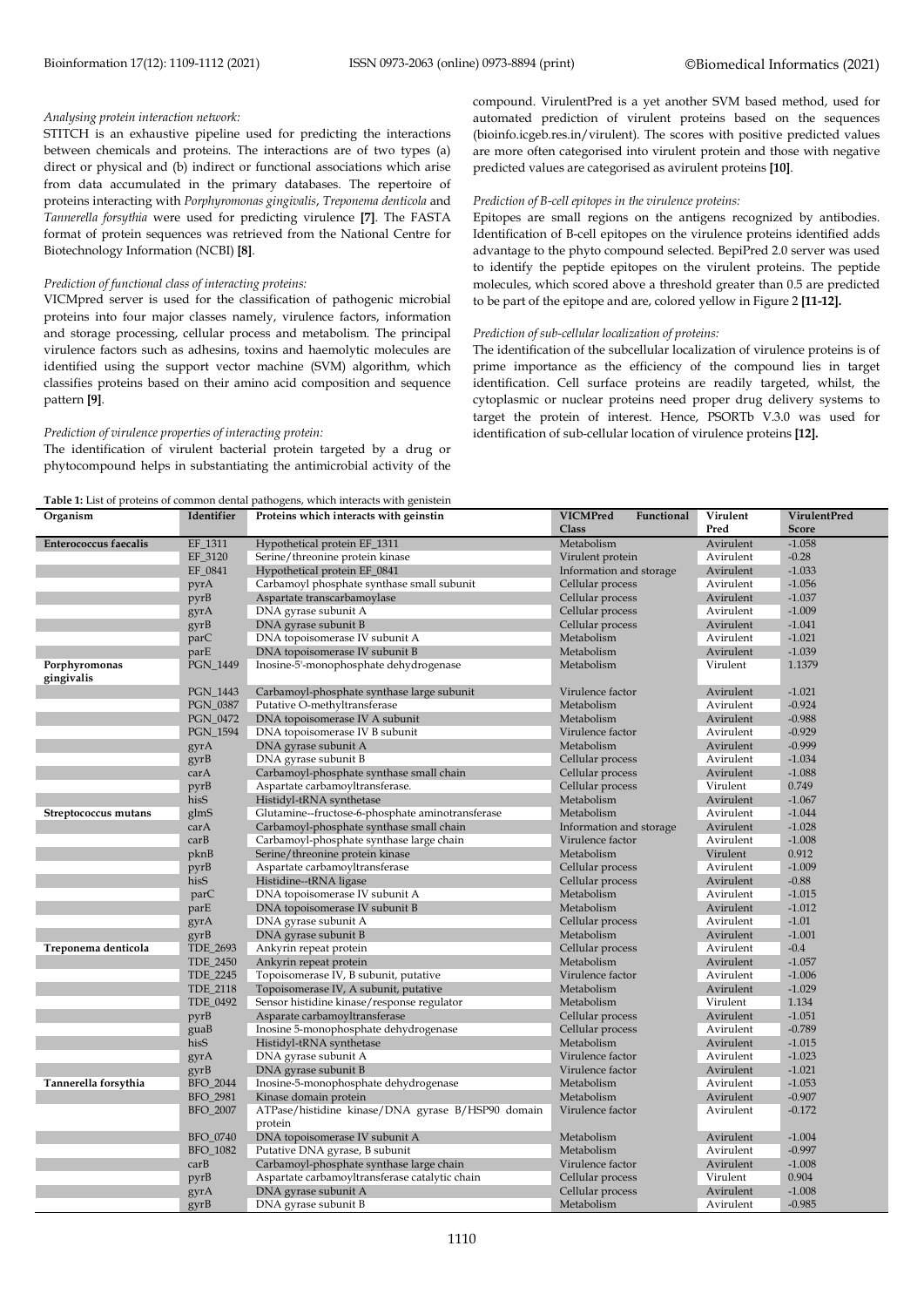

| Organism                 | Virulent protein                               | Subcellular localization |  |
|--------------------------|------------------------------------------------|--------------------------|--|
| Porphyromonas gingivalis | Inosine-5'-monophosphate dehydrogenase         | Cytoplasmic              |  |
|                          | Aspartate carbamoyltransferase                 |                          |  |
| Streptococcus mutans     | Serine/threonine protein kinase                | Cytoplasmic membrane     |  |
| Treponema denticola      | Sensor histidine kinase/response regulator     | Cytoplasmic membrane     |  |
| Tannerella forsythia     | Aspartate carbamovltransferase catalytic chain | Cytoplasmic              |  |



**Figure 1:** Interaction of genistein with the protein repertoire of common dental pathogens. (a) *Enterococcus faecalis,* (b) *Streptococcus mutans*, (c) *Porphyromonas gingivalis*, (d) *Treponema denticola*, (e) *Tannerella forsythia*



**Figure 2:** Predicted epitopes on the virulence protein (a) Inosine-5'-monophosphate dehydrogenase and (b) aspartate carbamoyltransferase of *Porphyromonas gingivalis,* (c) Serine/threonine protein kinase of *Streptococcus mutans,* (d) sensor histidine kinase/response regulator of *Treponema denticola*, (e) aspartate carbamoyltransferase catalytic chain of *Tannerella forsythia*